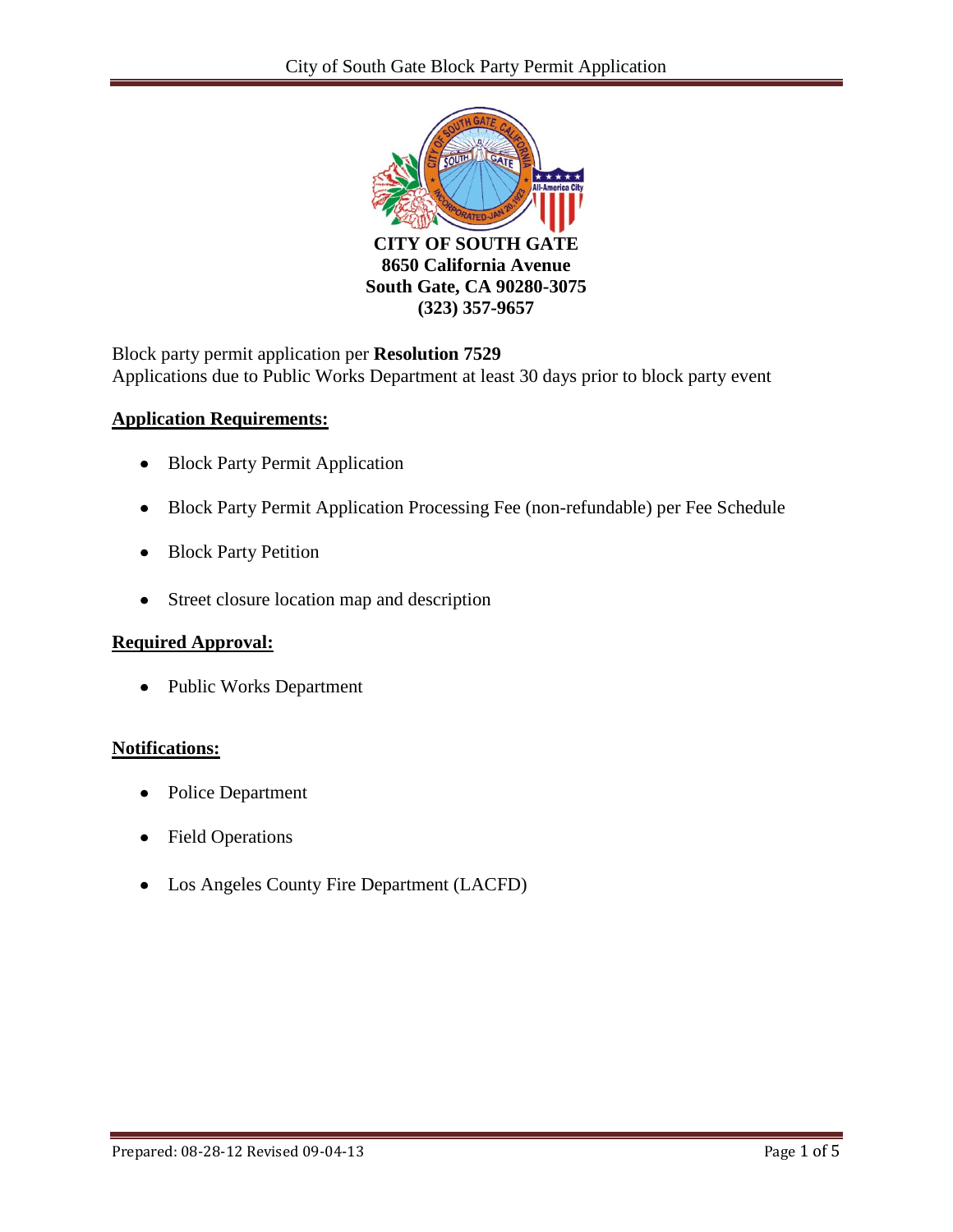

**BLOCK PARTY PERMIT APPLICATION**

**BLOCK PARTY** – Please allow a least 30 days prior to the block party to allow the City adequate time to issue the required permit per Resolution 7529.

| Street to be closed                                                                             |                                                                           |                                                                                             |          |  |  |  |  |  |  |
|-------------------------------------------------------------------------------------------------|---------------------------------------------------------------------------|---------------------------------------------------------------------------------------------|----------|--|--|--|--|--|--|
| Addresses to be affected by the Street Closure (from - to)                                      |                                                                           |                                                                                             |          |  |  |  |  |  |  |
|                                                                                                 |                                                                           |                                                                                             |          |  |  |  |  |  |  |
|                                                                                                 |                                                                           |                                                                                             |          |  |  |  |  |  |  |
| Description and Location of Event Equipment to be used:<br><u>Location</u> contract to be used: |                                                                           |                                                                                             |          |  |  |  |  |  |  |
| Please acknowledge that these will be adhered to:                                               |                                                                           |                                                                                             |          |  |  |  |  |  |  |
| 1.                                                                                              |                                                                           | There will be no possession of open container or consumption of alcohol on public property. | INITIAL: |  |  |  |  |  |  |
| 2.                                                                                              | The area closed must be re-opened by 10 p.m. unless authorized by permit. |                                                                                             | INITIAL: |  |  |  |  |  |  |
|                                                                                                 | 3. No fee may be collected for attending the event.                       |                                                                                             | INITIAL: |  |  |  |  |  |  |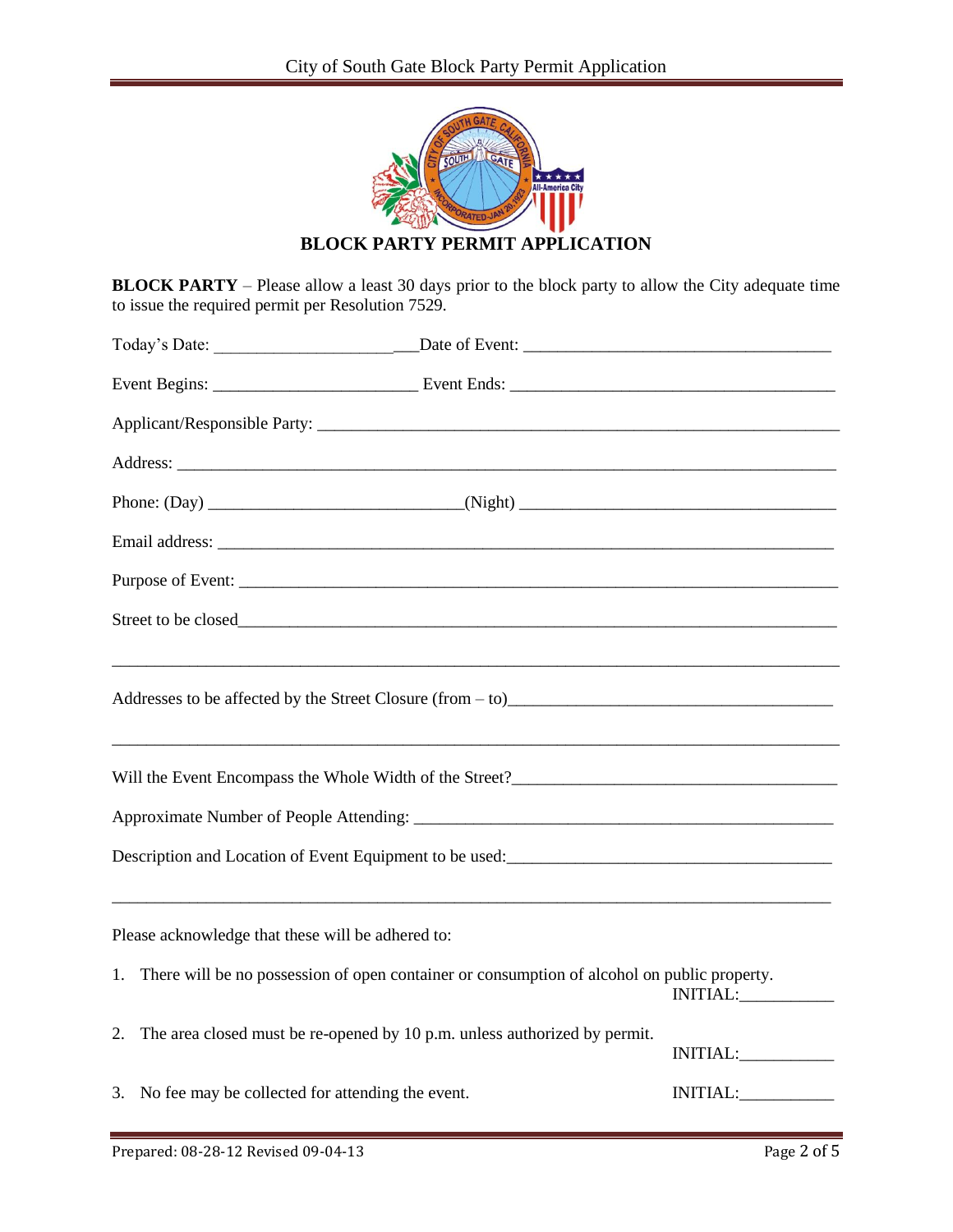- 4. There shall be no sale of foods, beverages, goods, wares or merchandise during the event for which the street is closed. INITIAL:
- 5. The applicant agrees to clear all debris and restore the street in an acceptable condition immediately following the event. INITIAL:
- 6. The applicant agrees to comply with all Federal, State and local laws and to be responsible for the orderly conduct of those in attendance. INITIAL:
- 7. The applicant agrees to close the street in a form acceptable by the Director of Public Works and remove closure equipment including barricades and other traffic control devices upon conclusion of the Block Party. The estimated cost is \$400. Should the applicant desire the City to perform the street closure, the applicant shall pay all costs associated with the street closure at the time of the permit issuance. INITIAL:

#### **Additional Information Required:**

- o Processing fee for Block Party Permit. The permit processing fee per fee schedule or as established by Resolution of City Council.
- o Street diagram (including a description of how the applicant requests the streets to be blocked off, including the number and location of barricades). Applicant understands that the final decision as to the number and location of barricades and other traffic control devices will be made by the City.
- o Signature of approval of affected residents (for each residential unit) and business (for each business) fronting the area to be closed in connection with the street closure. A minimum of sixty percent (60%) approval from such household is required in order to approve the application.

I HEREBY STATE THAT THE ABOVE STATEMENTS AND ANSWERS CONTAINED HEREIN ARE IN ALL RESPECTS TRUE AND CORRECT TO THE BEST OF MY KNOLEDGE AND BELIEF.

I FURTHER STATE THAT I HAVE READ AND I UNDERSTAND THE RULES AND REGULATIONS AND, IN THE EVENT THE PERMIT IS GRANTED, I WILL COMPLY IN ALL RESPECTS TO THE REGULATIONS THEREIN.

BY SIGNING THIS APPLICATION, APPLICANT AGREES TO COMPLY WITH ALL FEDERAL, STATE AND LOCAL LAWS AND TO BE RESPONSIBLE FOR THE ORDERLY CONDUCT OF THOSE IN ATTENDANCE. FURTHERMORE, APPLICANT AS A CONDITION OF ISSUANCE OF THE PERMIT SHALL AGREE TO HOLD THE CITY FREE AND HARMLESS FROM LIABILITY TO ANY PERSONS FOR PERSONAL INJURIES OR DAMAGE OR LOSS OF PROPERTY OCCURRING DURING TEMPORARY CLOSURE OF THE STREET AND TO DEFEND THE CITY FROM ALL CLAIMS OR LOSSES ARISING THEREFROM.

> Signature of Applicant or other Authorized Representative

\_\_\_\_\_\_\_\_\_\_\_\_\_\_\_\_\_\_\_\_\_\_\_\_\_\_\_\_\_\_\_\_\_\_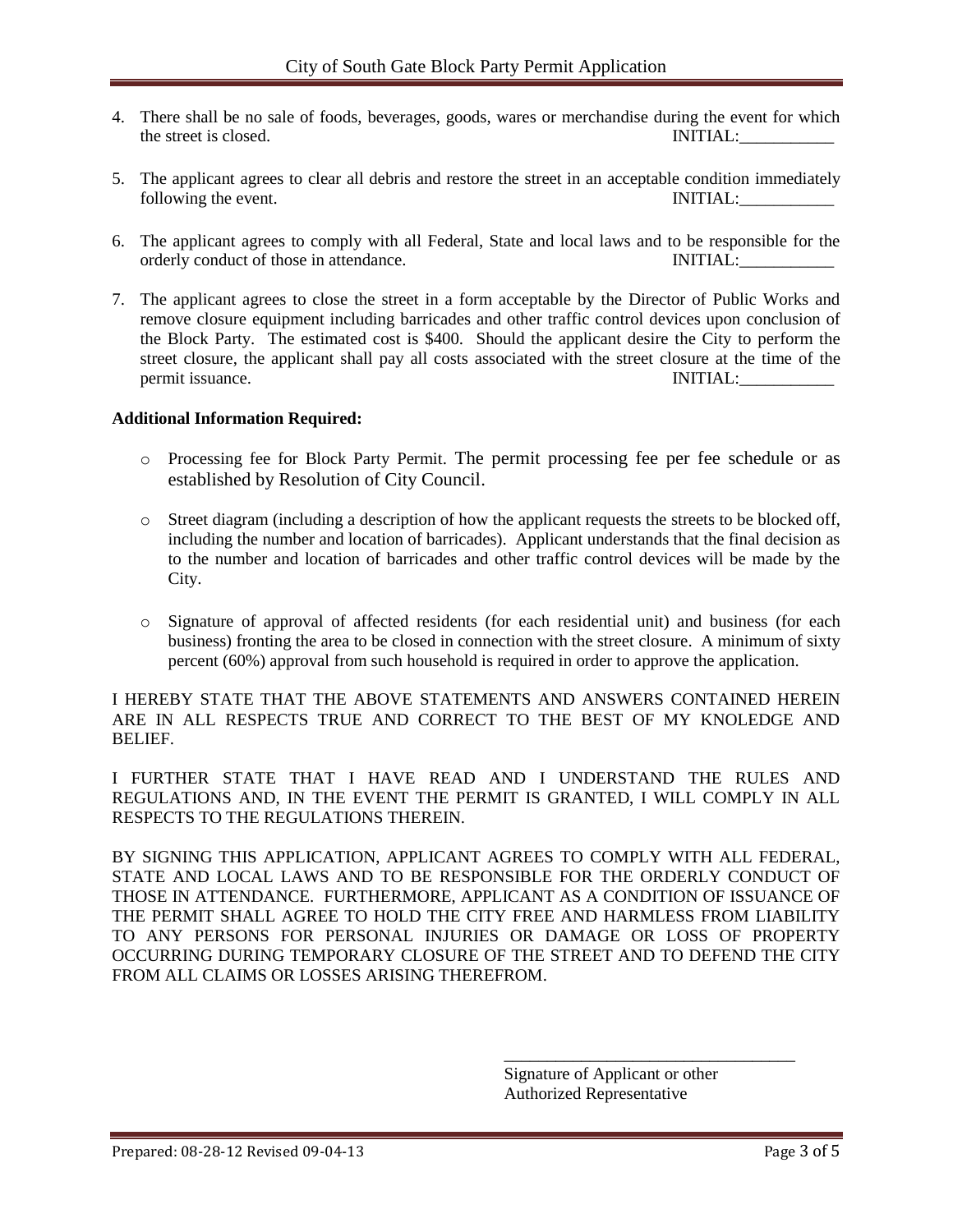## **Do Not Write Below This Line (For City Use Only):**

| Code Enforcement Division clearance: MITIAL: MITIAL: Date: ______________________                   |  |
|-----------------------------------------------------------------------------------------------------|--|
|                                                                                                     |  |
| Field Operation Manager or his designee recommended approval: INITIAL: ______Date: ___________      |  |
|                                                                                                     |  |
| Director of Public Works or his designee approval: ____________ INITIAL: _______ Date: ____________ |  |
|                                                                                                     |  |
| Provided notification to Los Angeles County Fire Department: __ INITIAL: ______ Date: ____________  |  |
|                                                                                                     |  |
|                                                                                                     |  |

Make 1 Copy: Original – File Copy, Copy 1 – Applicant